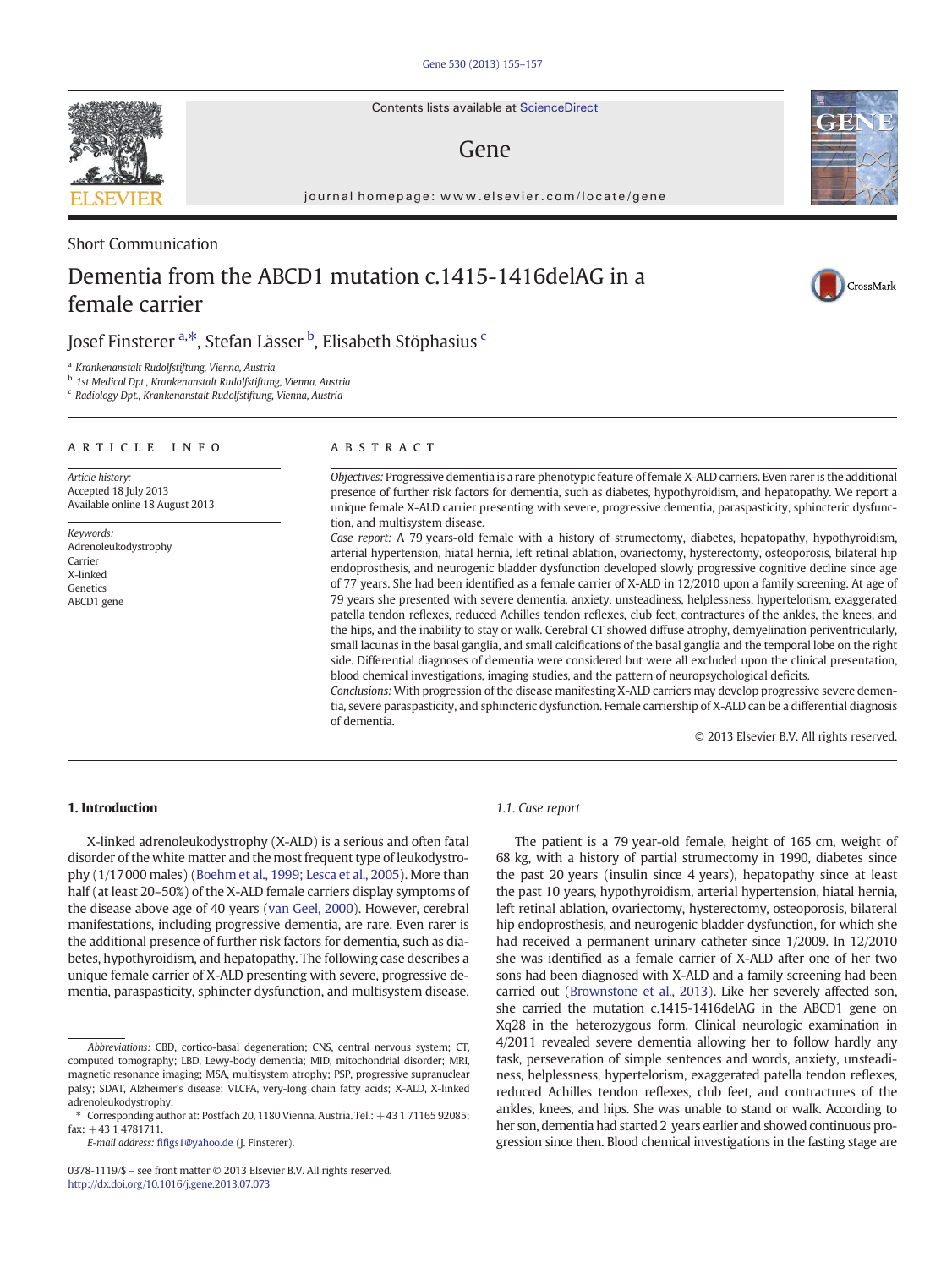| ۰<br>٠<br>$\sim$ | ۰.<br>$\sim$ |  |
|------------------|--------------|--|
|                  |              |  |

| Parameter  | RL               | 3.10.03   | 29.12.06         | 17.12.12       | 17.4.13         | 19.4.13          | 21.4.13    | 23.4.13  |
|------------|------------------|-----------|------------------|----------------|-----------------|------------------|------------|----------|
| Leuco      | $4 - 9G/1$       | 7.44      | $10.6^{\degree}$ | 7.6            | 16.1            | 11.7             | $10.3^{7}$ | 9.3      |
| Erv        | $4 - 5.2$ T/I    | 4.4       | 4.67             | 4.16           | 3.84            | 3.47             | 4.23       | 4.59     |
| Hb         | $12 - 16$ g/dl   | 12.7      | 14               | 10.1           | $8.9^{\circ}$   | $8.2*$           | $10.8^*$   | $11.6^*$ |
| Hc         | 38-48%           | 38.4      | 41.4             | $32.5^{\circ}$ | $28^{*}$        | $25.6^{\degree}$ | $33.2*$    | $35.5*$  |
| <b>CRP</b> | $0 - 5$ mg/l     | 0.11      | $6.8^{*}$        | $2.0^{\circ}$  | 277.3           | $125.1^*$        | $60.3*$    | $53.9^*$ |
| Crea       | $0.5-1$ mg/dl    | 0.76      | 0.74             | 0.85           | 4.44            | 0.77             | 0.66       | 0.61     |
| <b>GFR</b> | $>90$ nl/min     | nd        | nd               | $64^{\degree}$ | $10^{\circ}$    | 72 <sup>7</sup>  | $87^*$     | 94       |
| Glucose    | $82 - 115$ mg/dl | 217'      | 209              | 429            | $194^{\degree}$ | nd               | nd         | nd       |
| HbA1c      | $0 - 6.0%$       | $7.6^{*}$ | $8.2^{\degree}$  | 11.4           | nd              |                  | nd         | nd       |

Table 1 Blood chemical values during the last years in the presented patient.

RL: reference limits, Leuco: leucocytes, Ery: erythrocytes, Hb: hemoglobin, Hc: hematocrit, CRP: C-reactive protein, Crea: creatinine, GFR: glomerular filtration rate, nd: not determined. Abnormal value, blood chemistry was taken in a fasting stage each time.

presented in Table 1. There was anemia, elevation of liver function parameters, elevation of fasting glucose values, and the HbA1c was between 7.2 and 11.4% (n, 0–6%). Cerebral CT in 2013 showed diffuse atrophy, reduced density throughout the white matter, demyelination periventricularly, small lacunas in the basal ganglia, small calcifications of the basal ganglia and the temporal lobe on the right side, and calcifications of the falx (Fig. 1). Cerebral MRI was tried but had to be aborted because of the patient's agitation. Ultrasonography of the abdomen revealed a kidney cyst on the left side. Cerebral CT in 2003 showed right-sided basal ganglia calcification exclusively.

### 2. Discussion

Manifesting female X-ALD carriers have been previously reported [\(Jangouk et al., 2012; Krenn et al., 2001; Lesca et al., 2005; Matsumuro](#page-2-0) [et al., 1991; Powers et al., 1987; Restuccia et al., 1997; Salsano et al.,](#page-2-0) [2012; Schlote et al., 1987; Simpson et al., 1987\)](#page-2-0). The estimated frequency of female X-ALD carriers is 1:14000 ([Bezman et al., 2001\)](#page-2-0). Typical phenotypic manifestations in X-ALD carriers include progressive spastic gait, sensory deficits, and bladder dysfunctions [\(Krenn et al., 2001\)](#page-2-0). In a study of 19 female carriers mild abnormalities were found in two of the carriers upon clinical neurologic examination ([Salsano et al., 2012\)](#page-2-0). Cerebral MRI in 17 of them revealed various degrees of abnormalities, in one asymptomatic and in 5 symptomatic carriers [\(Salsano et al.,](#page-2-0) [2012\)](#page-2-0). Involvement of the central nervous system (CNS) was further established upon abnormal sensory-evoked potentials in 12 and



Fig. 1. CT-scan of the brain showing diffuse atrophy (upper left, lower left), slight demyelination periventricularly (arrows, lower right), small lacunas in the basal ganglia (dashed arrow, upper right), and small calcifications of the basal ganglia and the temporal lobe on the right side (arrows, upper left and upper right).

abnormal motor-evoked potentials in 8 patients [\(Salsano et al., 2012\)](#page-2-0). Symptomatic carriers presented with severe neuropsychological deficits. The authors concluded that CNS involvement occurs in the majority of the female X-ALD carriers with onset at a preclinical stage and being severely progressive [\(Salsano et al., 2012\)](#page-2-0). Another 40 year-old manifesting X-ALD carrier presented with spastic paraparesis, sphincteric dysfunction, and elevated very-long chain fatty acids (VLCFA) but without CNS involvement at the time of the investigation ([Lesca et al.,](#page-2-0) [2005\)](#page-2-0). In a further 40 year-old female X-ALD carrier the underlying genetic defect manifested as spastic paraparesis of the lower legs, marked sensory deficits, visual disturbances, and bladder dysfunction ([Restuccia](#page-2-0) [et al., 1997](#page-2-0)). In a black African female, X-ALD carriership manifested with disorientation, concentration fatigue, getting lost easily, mild generalized weakness, quadruspasticity, poor coordination, and hemianopsia [\(Krenn et al., 2001](#page-2-0)). Another manifesting female carrier of X-ALD manifested with seizures, stupor, and dementia [\(Schlote et al., 1987](#page-2-0)). Autopsy of this patient showed widespread demyelination of the cerebral white matter ([Schlote et al., 1987](#page-2-0)). Biochemical studies revealed marked increase of VLCFA, particularly C26:0 in cholesterol esters and C24:0 and C24:1 in gangliosides [\(Schlote et al., 1987\)](#page-2-0). Neurological abnormalities in female X-ALD carriers were also reported by others ([Powers et al.,](#page-2-0) [1987](#page-2-0)). A further female carrier manifested with episodes of impaired consciousness, positive pyramidal signs, cerebral demyelination, and bilateral basal ganglia calcifications [\(Matsumuro et al., 1991\)](#page-2-0). Dementia was particularly reported in the patients described by ([Matsumuro et al., 1991;](#page-2-0) [Salsano et al., 2012; Schlote et al., 1987\)](#page-2-0). It appears that dementia develops with progression of the disease. Generally, cerebral involvement, including progressive dementia, is estimated to occur with a frequency of 2% among female X-ALD carriers [\(Moser et al., 2004](#page-2-0)).

Concerning the imaging findings in female X-ALD carriers, they are non-specific. Imaging findings of the present case are consistent with findings from previous studies [\(Matsumuro et al., 1991; Restuccia](#page-2-0) [et al., 1997; Salsano et al., 2012\)](#page-2-0). However, some studies also described features in X-ALD carriers, which are typically found in multiple sclerosis [\(Krenn et al., 2001\)](#page-2-0). In these cases cerebral MRI may show multiple peri-ventricular white matter lesions, which are sometimes enhancing and similar in shape and distribution to those seen in multiple sclerosis [\(Restuccia et al., 1997\)](#page-2-0). Though most imaging features of the cerebrum in X-ALD carriers are consistent between patients, imaging abnormalities in X-ALD carriers are generally non-specific and justify a screening for X-ALD carrier status only if the family history is positive for the disease or if long-chain fatty acids are elevated. Identification of X-ALD carriers by means of VLCFA assays results in 5–10% false negatives [\(Inoue et al., 1996](#page-2-0)), why it is unreliable to exclude the carrier status biochemically alone ([Boehm et al., 1999](#page-2-0)).

Differential diagnoses of dementia in the presented patient, like vascular dementia or neurodegenerative dementias, such as tauopathies, Parkinson disease, prion diseases, or Huntington's disease, were excluded upon the clinical presentation, the disease course, and the imaging findings. Our patient had no history of stroke embolism, or transitory ischemic attack, no features of Parkinson's disease, multisystem atrophy